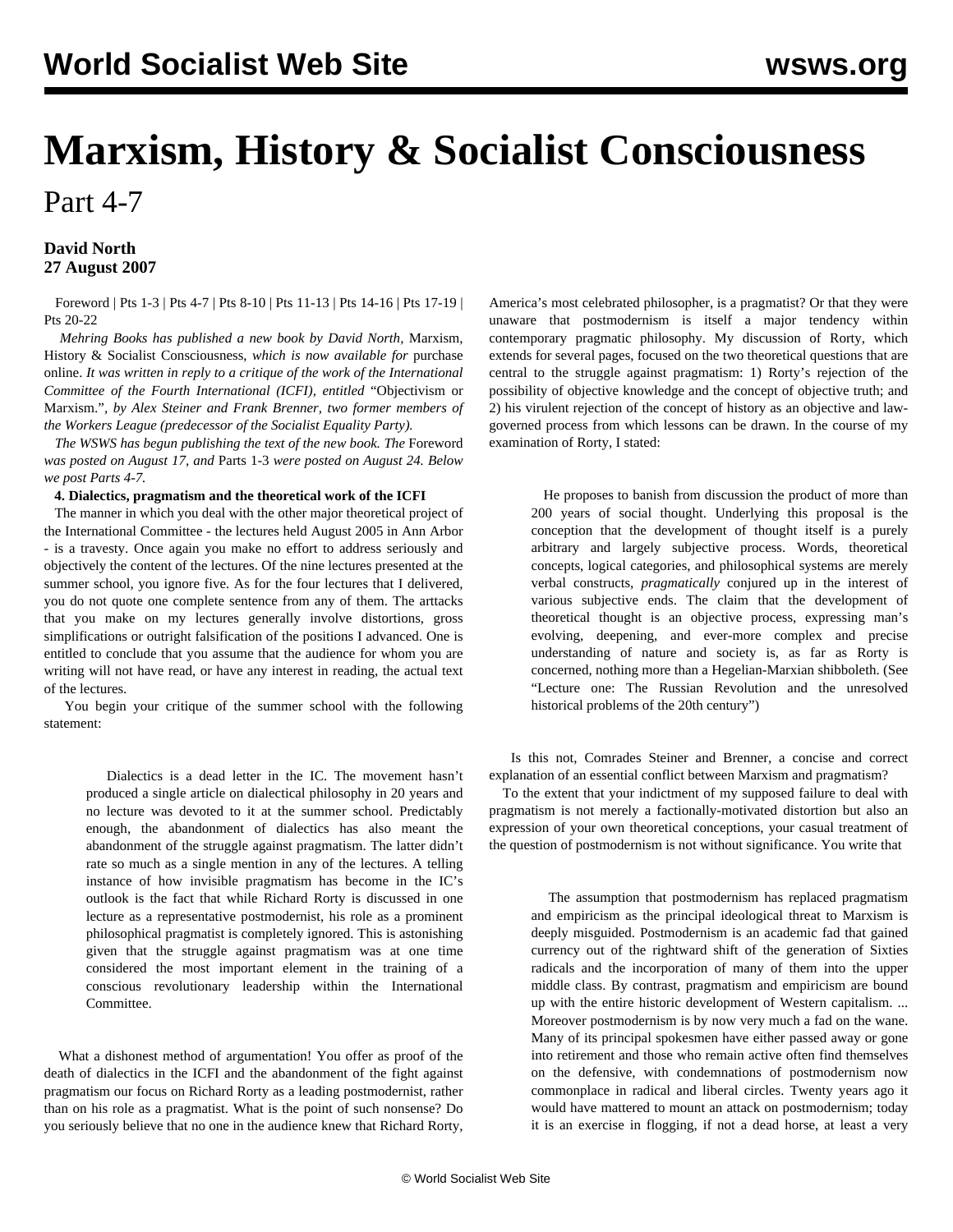This is a superficial, impressionistic and unserious approach to the examination of philosophical tendencies. First of all, I have nowhere stated or even implied that postmodernism has *replaced* pragmatism. It is, rather, a variety of pragmatic thought - indeed, one that takes the subjective idealist, voluntarist and even irrational elements that are present in classical pragmatic thought - dating all the way back to James - to their most extreme and reactionary conclusion. To suggest, as your comment does, that postmodernism represents a fundamentally different species of theoretical thought is to make a major concession to pragmatism, to shield pragmatism from the intellectual embarrassment it suffers on account of the gross excesses of its postmodernist progeny.

 Similarly, to refer to postmodernism as "a fad on the wane" is to make light of a philosophical tendency that is a significant expression of both the reactionary character and deep crisis of bourgeois thought. A pettybourgeois academic, who flits from one half-baked conception to another, may describe postmodernism as a "fad," especially as he prepares to jump on some new intellectual bandwagon without bothering to give a proper accounting of his last philosophical escapade. But that is not how a Marxist appraises the significance of a theoretical trend. What one or another subjective-idealist philosophical tendency calls itself is secondary. The main issue is its relationship to the history of philosophy. You correctly state that pragmatism and empiricism "are bound up with the entire history of Western capitalism." But is that not the case with postmodernism, which draws not only upon the American pragmatic traditions but also other deeply reactionary philosophical trends? Are there not deep and disturbing echoes of Kierkegaard, Schopenhauer, Nietzsche and Heidegger in the writings of contemporary postmodernists, including those of the pragmatist Richard Rorty?

### **5. How the ICFI has fought pragmatism**

 You assert that "Dialectics is a dead letter in the IC" and that we have abandoned the fight against pragmatism. You fail to explain precisely how that has manifested itself in the political line of our movement. We have not, you tell us, produced a single article on dialectical philosophy during the past 20 years. That statement, as a matter of fact, is not true. [\[4\]](#page-3-0) But even if it were, it would still be necessary to demonstrate how the neglect of dialectics has expressed itself in the political analyses and work of the movement during this long period. Presumably, we have been working with some method. If, as you assert, the death of dialectics within the IC has been accompanied by the abandonment of the struggle against pragmatism, then the work of our movement has been dominated by the latter method. However, you make no attempt to substantiate that claim. In virtually every document that you write, you ritualistically invoke Trotsky's statement that "dialectical training of the mind is as necessary to a revolutionary fighter as finger exercises to a pianist." When Trotsky wrote these words, they carried the full force of the work of a political genius whose mastery of the dialectical method found incomparable expression in his brilliant analyses of world events. Unfortunately, when you use these words, it sounds more like a couch potato declaiming hypocritically on the importance of aerobics.

 Trotsky did not simply tell Burnham and Shachtman that dialectics was important. He demonstrated how Burnham's pragmatism and Shachtman's agnostic attitude toward materialist dialectics were manifested in their analysis of the class nature of the Soviet state and their rejection of the defense of the U.S.S.R. against imperialist attack. In the 1939-40 struggle inside the Socialist Workers Party, the issue of dialectics was not introduced as a means of evading political questions, but in order to clarify them. As Trotsky wrote to Professor James Burnham, "it was not I but you who raised the question of the character of the U.S.S.R., thereby forcing me to pose the question of the method through which the class character of the state is determined." [*In Defense of Marxism* (London, 1971), p. 101] And as he further explained, "Correct method not only facilitates the attainment of a correct conclusion, but, connecting every new conclusion with the preceding conclusions in a consecutive chain, fixes the conclusions in one's memory. If political conclusions are made empirically, if inconsistency is proclaimed as a kind of advantage, then the Marxist system of politics is invariably replaced by impressionism - in so many ways characteristic of petty-bourgeois intellectuals. Every new turn of events catches the empiricistimpressionist unawares, compelling him to forget what he himself wrote yesterday, and produces a consuming desire for new formulae before new ideas have appeared in his head." [p. 73]

 If Trotsky's criticism of the pragmatic method retains its validity, you should have no problem in demonstrating the inconsistencies and blunders in the political line of the ICFI over the past two decades. You present no such analysis. Thus, only two conclusions are possible: either method is not important as it has no discernable effect on the formulation of a political line; or your claim that we have abandoned dialectics and succumbed to pragmatism is a rhetorical flourish without any substance. We think that the second explanation is the correct one. [[5](#page-4-0)]

 The source of your problem is that you do not understand, nor are you interested in, the relationship between method and revolutionary politics. It is one thing to declaim on the importance of dialectics and the fight against pragmatism. It is quite another to make this more than an abstract slogan - that is, to relate the struggle against pragmatism to the work of the party. While you somehow manage to acknowledge in your document that "North correctly defended dialectics from the distortions introduced by Healy," there is no indication in any of your various writings that you have actually studied the documents in which I exposed Healy's fraudulent use of Hegelian phraseology, or that you have assimilated the lessons of that crucial theoretical struggle. To no small extent this failing is to be explained by the fact that your departure from the movement preceded the development of the American section's critique of Healy's opportunist politics and its relationship to his falsification of the dialectical method. When you, Comrade Steiner, left the movement in 1978, you were still in the thrall of Healy's "practice of cognition," which was, in essence, a variety of pragmatism, masquerading in a neo-Hegelian costume.

 You missed out entirely on the important theoretical development that our movement was beginning to make. On November 7, 1978, a *Draft Resolution on the Perspectives and Tasks of the Workers League* was issued by the Political Committee. It included a section entitled "The historical continuity of Trotskyism as the basis of cadre training and the struggle against pragmatism." I will quote from the most important passage in this section:

 The orientation of the Workers League to the working class and its struggle to prepare the class for its historic role has not been a matter of a so-called "proletarian orientation" as conceived by Cannon. There can be no real turn to the working class outside of the conscious struggle to preserve the lines of historical continuity between the present struggles of the working class and the party as a unity of opposites and the whole content of historical experiences of the class and the development of Bolshevism. It is only from the standpoint of the struggle to base the whole work of the Party on the historical gains of the struggle against revisionism and the immense political and theoretical capital that is the heritage left behind by Trotsky to the Fourth International that the fight against pragmatism within the ranks of the Party and, therefore, in the working class itself can be seriously mounted. As soon as the struggle against pragmatism is detached from the fight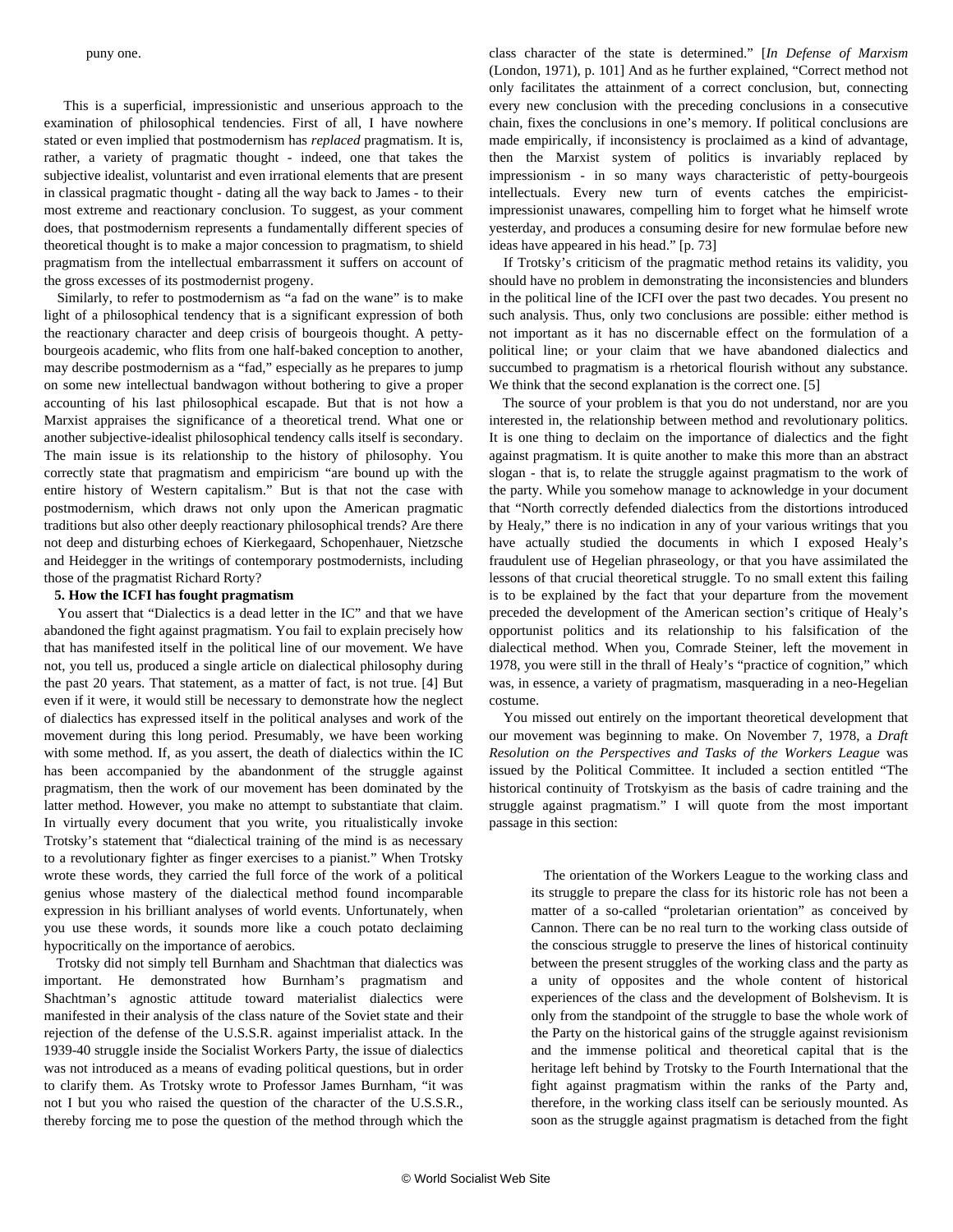to maintain the direct historical connections between the daily experiences through which the Trotskyist movement has passed, it degenerates into the most impotent forms of verbal jousting. Or, to put it even more accurately, it becomes simply another variety of pragmatism itself.

 In place of rhetorical appeals for a "struggle against pragmatism," this analysis invested what had become an empty phrase under Healy and Slaughter with a politically concrete content. The document explained how Marxists, in contrast to the impressionistic and adaptive practice characteristic of pragmatists, seek to locate consciously the daily development of the class struggle and the activity of the party in the broad continuum of its own history and that of the international class struggle. Rather than simply react to events in pursuit of immediate or short-term practical gains, Marxists must identify the essential questions of political principle raised by these new developments, bring to bear in the analysis of the new political phenomenon the party's entire historicallyaccumulated theoretical capital, and give expression to the long-term interests of the working class as the international revolutionary force in capitalist society.

 Four years later, in October 1982, the theoretical and political differences between the Workers League and the Workers Revolutionary Party in Britain emerged into the open. In an essay published in the *Bulletin* on October 19, 1982, the conceptions that had been originally developed in 1978 were expressed in more precise and pointed form:

 The history of Trotskyism cannot be comprehended as a series of disconnected episodes. Its theoretical development has been abstracted by its cadre from the continuous unfolding of the world capitalist crisis and the struggles of the international proletariat. Its unbroken continuity of political analyses of all the fundamental experiences of the class struggle, *over an entire historical epoch*, constitutes the enormous richness of Trotskyism as the sole development of Marxism after the death of Lenin in 1924.

 A leadership which does not strive collectively to assimilate the *whole* of this history cannot adequately fulfill its revolutionary responsibilities to the working class. Without a real knowledge of the historical development of the Trotskyist movement, references to dialectical materialism are not merely hollow; such empty references pave the way for real distortions of the dialectical method. The source of theory lies not in thought but in the objective world. Thus the development of Trotskyism proceeds from the fresh experiences of the class struggle which are posited on the entire historically-derived knowledge of our movement.

 "Thus cognition rolls forward from content to content ... it raises to each next stage of determination the whole mass of the antecedent content, and by its dialectical progress not only loses nothing and leaves nothing behind, but carries with it all that it has acquired, enriching and concentrating itself upon itself..."

 Quoting this passage from Hegel's *Science of Logic*, Lenin, in his "Philosophical Notebooks," wrote: "This extract is not at all bad as a kind of summing up of dialectics." (*Collected Works,* Volume 38, p. 230) Nor is this extract bad "as a kind of summing up of" the constant dialectical development of Trotskyist theory." [David North, *Leon Trotsky and the Development of Marxism*, (Detroit, 1985), pp. 18-19, emphasis in the original]

 I will quote one further passage in which the relationship of dialectics to the struggle for revolutionary leadership in the working class was explained. It appeared as part of my obituary of Gerry Healy, following his death on December 14, 1989.

 In the long history of the Marxist movement, the dialectical method has proven itself an irreplaceable theoretical instrument of political prognosis, orientation and analysis. However, while the dialectical method, when utilized properly, facilitates the working out of farsighted analysis and effective tactical initiatives, it provides no once-and-for-all guarantees against political degeneration. Dialectical materialism is not some sort of ideological talisman which, once it has been acquired, bestows upon those who possess it protection against the relentless pressure of class forces. The touchstone of the dialectical method is a critical-revolutionary attitude to the existing production relations of society and the forms of appearance they spontaneously generate. It is a stern science and demands an unceasing struggle to establish, in program and practice, the independent attitude of the working class to every political question raised by the development of the class struggle. A revolutionary party remains "Marxist" only to the extent that it is fighting to overcome the pervasive political and ideological influence of the bourgeoisie and its agents over the working class. The Marxist approach to every significant event entails a reworking of the historical experiences of the international working class movement. Only by relentlessly confronting the fresh problems posed by the objective development of the class struggle with all the theoretical resources at its disposal can a Marxist party replenish and add to its theoretical capital. [*Gerry Healy and His Place in the History of the Fourth International* (Detroit, 1991), pp. 79-80]

 These passages present the intellectual foundations of a theoreticalpolitical project that has been pursued by the SEP with extraordinary consistency for more than a quarter-century (taking the perspectives resolution of 1978 as the beginning of this project). The International Committee of the Fourth International has sought to revive and develop the socialist consciousness of the working class based on a persistent and systematic reworking of the whole historical experience and lessons of the international class struggle in the 20th century, while at the same time seeking to base the practice of the working class on a scientific understanding of the significance and implications of contemporary socioeconomic, political and cultural phenomena. The product of this theoretical work is recorded in the vast body of historical, political, economic and cultural analysis and commentary produced by the ICFI since the break with the Workers Revolutionary Party in 1985-86. The work of the 2005 summer school in Ann Arbor, followed by the 2006 meeting of the International Editorial Board, represented the highest achievement of this protracted and difficult project.

 Both events could be succinctly described in theoretical terms as massive anti-pragmatic exercises. If the International Committee of the Fourth International had only the lectures and reports delivered at these two events to point to, that still would be sufficient to refute your provocative claim that dialectics is a "dead letter" in our movement and that the fight against pragmatism had been abandoned. [\[6\]](#page-5-0)

#### **6. What is objectivism?**

 If you were honest in your polemics and with yourselves, you would acknowledge that your attack on our alleged abandonment of dialectics and the fight against pragmatism is a subterfuge. The real issue is that you do not agree with the International Committee's insistence that the fight for socialism requires the development within the working class of both a profound knowledge of history - particularly that of the socialist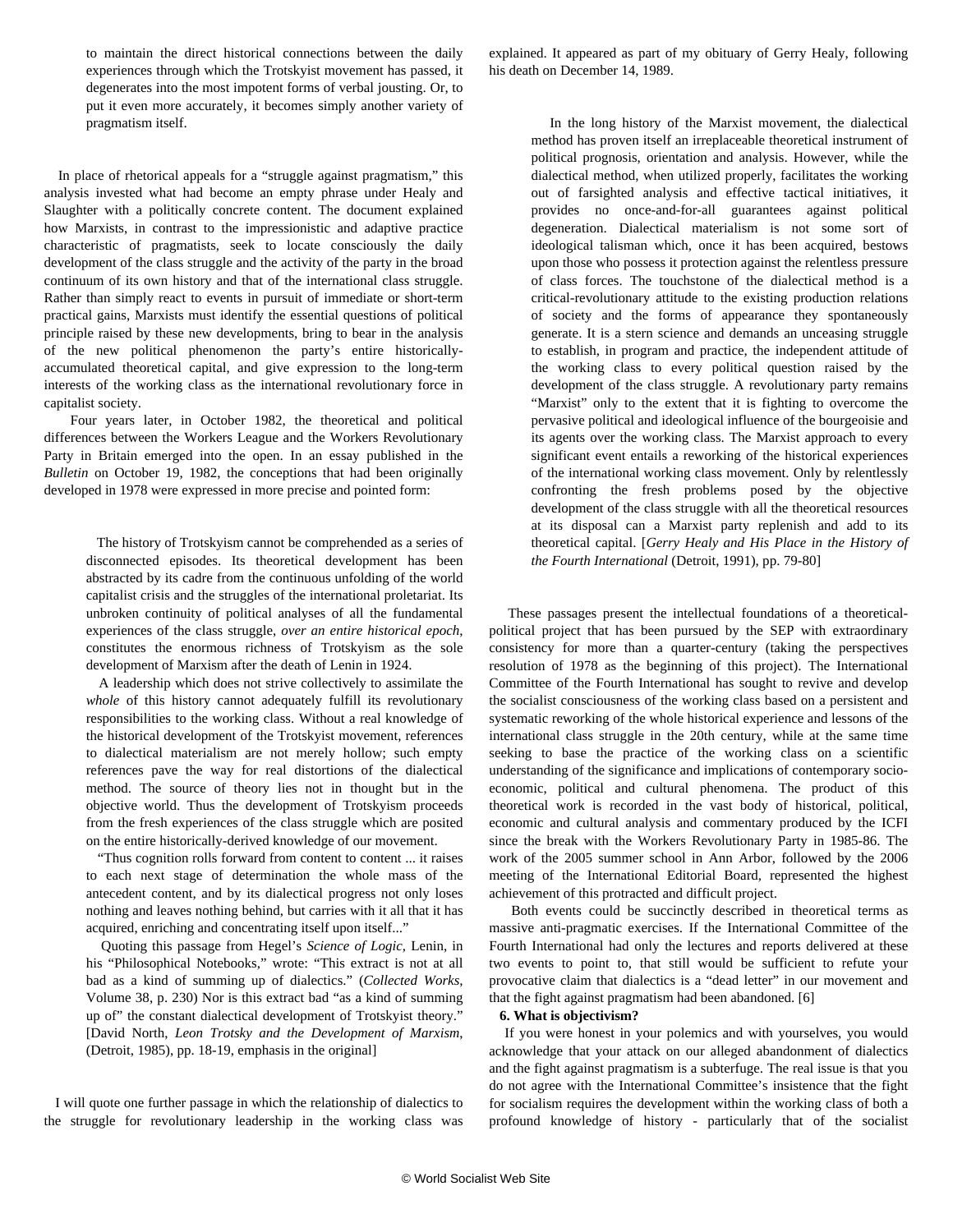<span id="page-3-0"></span>movement itself - and as precise and concrete an understanding as possible (by means of ever-more exact conceptual approximations) of the objective movement of the world capitalist system in all its complex, contradictory and inter-connected forms. What you refer to falsely as "objectivism" is the Marxist striving to reflect accurately in subjective thought the law-governed movement of the objective world of which social man is a part, and to make this knowledge and understanding the basis of revolutionary practice. For all your talk about "dialectics" and the "fight against pragmatism," everything you write demonstrates indifference to the requirements of developing a working class movement whose practice is informed by Marxist theory.

 Your usage of the word "objectivism" is incorrect, and reflects a basic disagreement with materialism. For Marxists, objectivism denotes a onesided and abstract approach to the study of social phenomena that excludes all consideration of the activity of the conscious forces - that is, social classes and related political tendencies - that are critical elements in the objective process itself. As Lenin explained in his classic explanation of the difference between Marxism and objectivism:

 The objectivist speaks of the necessity of a given historical process; the materialist gives an exact picture of the given socialeconomic formation and of the antagonistic relations to which it gives rise. When demonstrating the necessity for a given series of facts, the objectivist always runs the risk of becoming an apologist for these facts: the materialist discloses the class contradictions and in so doing defines his standpoint. The objectivist speaks of "insurmountable historical tendencies"; the materialist speaks of the class which 'directs' the given economic system, giving rise to such and such forms of counteraction by other classes. Thus, on the one hand, the materialist is more consistent than the objectivist, and gives profounder and fuller effect to his objectivism. He does not limit himself to speaking of the necessity of a process, but ascertains *exactly what class* determines this necessity. In the present case, for example, the materialist would not content himself with stating the "insurmountable historical tendencies," but would point to the existence of certain classes, which determine the content of a given system and preclude the possibility of any solution except by the action of the producers themselves. On the other hand, materialism includes partisanship, so to speak, and enjoins the direct and open adoption of the standpoint of a definite social group in any assessment of events. [*Collected Works*, Volume 1 (Moscow, 1972), pp. 400-01, emphasis in the original]

 Lenin does not use the term "objectivism" as an epithet directed against those who study the socio-economic processes that constitute the basis of revolutionary practice. Rather, he strives to impart a richer, more profoundly materialist content to the study of the objective world by demanding that it identify the class dynamics of any given social situation, and, on that basis, define as precisely as possible the political tasks of the revolutionary party. Lenin's vast theoretical output was characterized principally by his unrelenting determination to ground the perspective, program and activity of the Russian workers' movement in a precise and comprehensive understanding of objective reality. As you fling about the word "objectivism" one can only wonder how you would classify such crucial works of Lenin as *The Economic Content of Narodism*, *The Development of Capitalism in Russia*, and various massive studies, spanning several volumes, that he produced on the agrarian question in Russia (which Lenin considered to be an area in which he had developed a particular expertise). [\[7\]](#page-6-0)

 You tell us that "Marxist science is not a science in the conventional sense: its aim is not only to understand the world but also to transform it." But to what extent, Comrades Steiner and Brenner, is the revolutionary, i.e., historically progressive, transformation of the world dependent upon a correct understanding of it? You need to think much more carefully about the answer you give to this question. Whether you call it "conventional" or "unconventional," Marxism can be considered a science only to the extent that the goal of its world-transforming practice - the ending of capitalist exploitation and the establishment of a socialist society - is based on a correct understanding of the laws of social development, rather than a mere desire for change, let alone a "will to power." In Marxism, the means by which revolutionists seek to transform the world is rooted in and inseparable from their understanding of the objective laws that govern the movement of society. This is a critical codicil of Marxist theory that cannot be violated without inviting political catastrophe and, I must add, moral shipwreck.

 You write in the most haughtily abstract manner of the need for a struggle against pragmatism, but seem wholly unaware that it spawned numerous tendencies in the 20th century that sought to dissolve - through the extreme glorification of the transformative capacities of human practice - the essential ontological distinction, upon which dialectical materialism insists, between the objective world and the forms of its reflection in subjective consciousness. From the recognition that the world in which man lives is one acted upon and changed by human activity, certain pragmatic tendencies proclaimed it philosophically absurd to speak of an *objective* reality, existing independently of man, that places limits on man's activity. Thus, from the absence of an absolute separation between object and subject, they deduced the non-existence of even a relative separation. The subjective premises of James' pragmatism were developed in this extreme form by F.C.J. Schiller, Henri Bergson, Georges Sorel, and the Italians Giuseppe Prezzolini and Giovanni Pappini. The latter are particularly significant, inasmuch as the politically fascistic implications of the extreme forms of subjective voluntarism espoused in their pragmatism emerge most openly. Pappini wrote that pragmatism is

 A philosophy of action, a philosophy of doing, of rebuilding, transforming, creating! ... No more wild goose chasing down roads leading nowhere save into the snares and traps of visionary logicians. The True is the *useful*. To *know* is to *do*. Among the many uncertain truths, choose the one best calculated to raise the tone of life and promising the most lasting rewards. If something is not true but we wish it were true, we will *make* it true: by *faith*. [Quoted in *On Pragmatism*, by Cornelis De Waal (Wadsworth Philosophical Topics, 2005), p. 73, emphasis in the original]

 Mussolini, who proclaimed himself an admirer of James' pragmatism, declared that "to fight for the establishment of that social order that *at the given moment* best corresponds to our *personal* ideal is one of the worthiest of human activities." [ibid. p. 74]

 The issue here is not that pragmatists are inclined necessarily to become political reactionaries, let alone fascists. William James, as a matter of fact, was the most decent of human beings, and a leader of the antiimperialist movement in the United States. But theoretical conceptions have a logic of their own; and the evolution of certain strains of pragmatic thought illustrates the dangerous implications of deprecating the Marxist effort to anchor political practice in a scientific study of the objective world. Pragmatic voluntarism can have disastrous results even in the context of radical left politics. A political initiative that is based on an impressionistic appraisal of the objective situation, which assumes that subjective determination can, under all circumstances, impart to the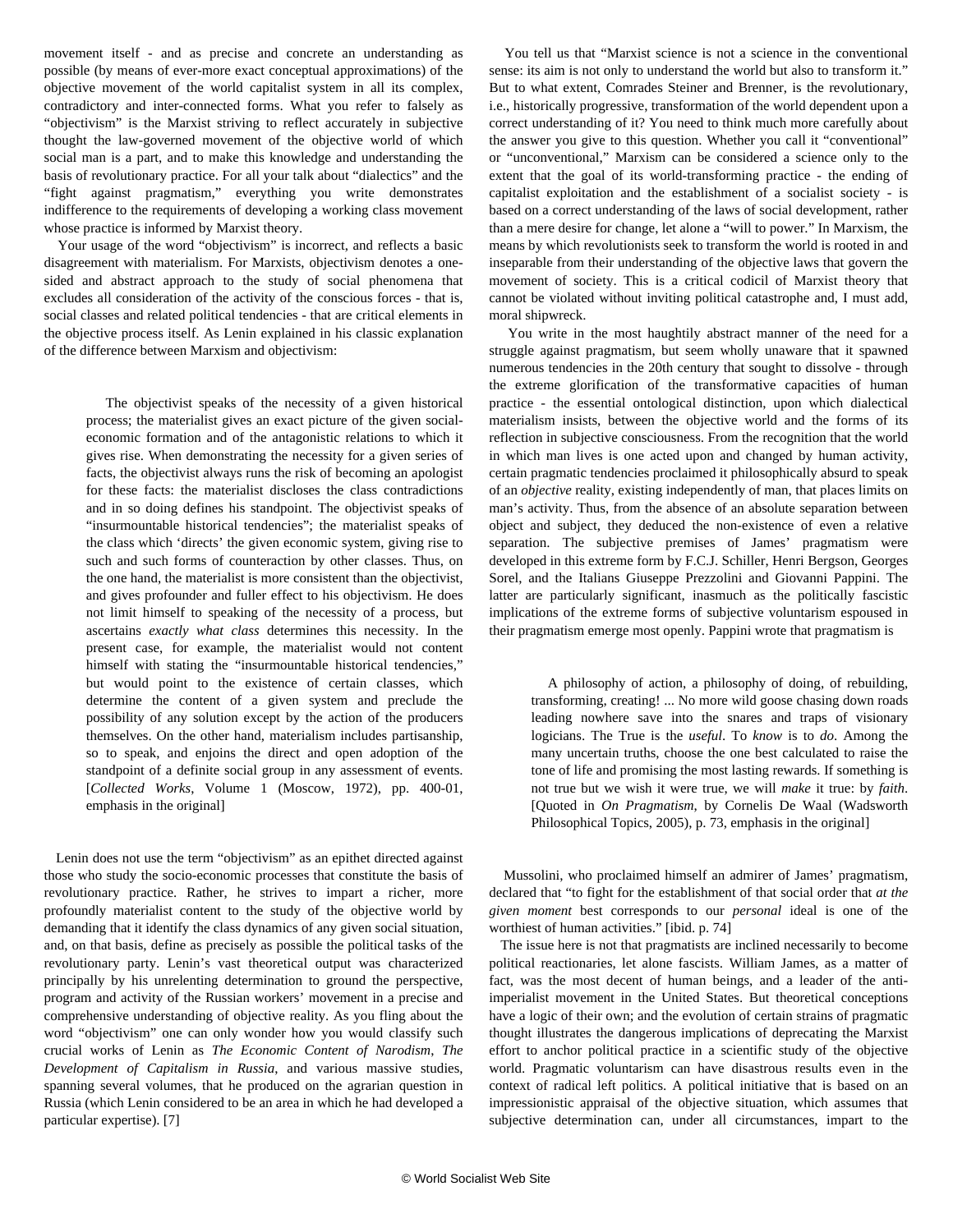<span id="page-4-0"></span>political situation a revolutionary potential that may not be present objectively, can leave the working class exposed to a devastating counterattack.

 This danger, I should stress, is not merely a theoretical possibility. The history of 20th century revolutionary movements is littered with the political and social wreckage created by voluntarist policies that ignored the objective logic of law-governed historical and socio-economic processes. Stalin's policies (i.e., collectivization, super-rapid industrialization) should provide sufficient proof of the disastrous consequences of policies formulated with insufficient knowledge of or indifference to the existing objective conditions and which exaggerate the transformative revolutionary potential of subjective will. Thus, the struggle for socialism requires that the tactics of the working class be based on a scientific understanding of the laws governing the world capitalist system, the international class struggle, and the forms of their reflection in mass consciousness. Herein lies the significance of perspective and the most exacting appraisal of the "objective situation," upon which the Trotskyist movement traditionally has placed such intense emphasis. [\[8\]](#page-7-0)

 As I explained last summer, "Marxism, as a method of analysis and materialist world outlook, has uncovered laws that govern socio-economic and political processes. Knowledge of these laws discloses trends and tendencies upon which substantial historical 'predictions' can be based, and which allow the possibility of intervening consciously in a manner that may produce an outcome favorable to the working class." [\[9\]](#page-8-0)

 This is precisely what separates a Marxist practice from all forms of pragmatic activism, whether of a "left" adventurist or opportunistadaptive character. As a matter of historical fact, the method of "objectivism" - which may lead depending on circumstances to one or the other political form - found its most developed expression in the Fourth International in the revisionist theories and politics of Pablo and his acolytes, Mandel and Hansen. Pabloite revisionism made a specialty of invoking demagogically, in an entirely abstract manner, the image of an all-powerful wave of revolutionary struggles that would - regardless of the political leaderships of those struggles and the masses' level of consciousness - sweep all obstacles before it and conquer power. As Cliff Slaughter explained so well (back in 1961 when he was still a Marxist):

 The fundamental weakness of the SWP resolution is its substitution of 'objectivism,' i.e. a false objectivity, for the Marxist method ... From his analysis of imperialism as the final stage of capitalism, Lenin concluded that the conscious revolutionary role of the working class and its party was allimportant. The protagonists of 'objectivism' conclude, however, that the strength of the 'objective factors' is so great that, *regardless* of the attainment of Marxist leadership of the proletariat in its struggle, the working-class revolution will be achieved, the power of the capitalists overthrown. [*Trotskyism Versus Revisionism,* Volume 3 (London, 1974), p. 161]

 "Objectivism" as it is defined here by Cliff Slaughter in opposition to the Pabloites has absolutely nothing to do with your use of the term as an epithet directed against those who attempt to base revolutionary politics on a correct *Marxist* analysis of socio-economic phenomena. The Pabloites refused to make a concrete analysis of the world economy in the aftermath of World War II, let alone relate those changes to developments in the international class struggle. Indeed, Slaughter repeatedly challenged the SWP to justify its "objectivist" conclusions within the framework of "the general historical perspective of class relations." He stated that "The SWP must show in what way 'objective factors' in the world situation make it *unnecessary* in some cases to prepare and construct a revolutionary leadership." [ibid. p. 162] He also noted the connection between the "objectivism" of the Pabloites and their constant invocation of action, their demagogic references to "the 'impatience' of the masses who cannot delay the revolution until the construction of a Marxist leadership." [ibid.] Another characteristic of Pabloite objectivism was their glorification of the most elementary forms of working class militancy, which served as a justification for their own adaptation to the existing bureaucratic leaders who invariably diverted the mass movement away from its revolutionary political tasks.

 And that is exactly where your deceitful denunciation of our "objectivism" ends up. In the final analysis, your criticism of our "objectivism" is a repudiation of the study and analysis of socio-economic conditions and the class character of political tendencies that exercise influence on the working class. Similarly, your denunciation of our "abstentionism" turns out to be nothing more than a veiled attack on the party's assessment of the reactionary role of the trade unions. You state that "It has been well over a decade since the party made the assessment that there was no longer any potential left for the trade unions to play a progressive role, and yet in all that time nothing has been done to propose any alternatives to the working class. Nor has anything been done to work through the implications of the degeneration of the unions with the millions of workers still left within these organizations, since apart from journalism any work inside the unions seems to have long since been abandoned."

 First of all, is our analysis of the trade unions correct or incorrect? You fail to provide any analysis of the nature and role of the AFL-CIO and other official trade union organizations. Do you believe that they retain the potential to play what you call "a progressive role"? One may reasonably infer from your attack that you still do. But why do you fail to state this clearly, let alone explain on what you base your position? Nor do you attempt a critical examination of the extensive writings of the SEP and ICFI on the question of the trade unions, in which the theoretical basis of our principled position has been elaborated. In a manner that reeks of the most vulgar pragmatism, you complain that a worker who writes into the WSWS asking for advice "is typically given a lecture on the history of the labor bureaucracy but no indication whatever on how to conduct the struggle he is involved in." But tell us, Comrades Steiner and Brenner, how is it possible for a worker to know how he should conduct a struggle in which he is immediately engaged without understanding the historical role of the trade unions? What are the implications of separating any given struggle in which workers are involved from the historical experience out of which it arose? Can a perspective for practical interventions in Russia be developed without educating workers in the history of Trotsky's struggle against Stalinism? Or in China? Or in Eastern Europe? Can a worker in the Middle East know "how to conduct the struggle he is involved in" without studying the historical role of bourgeois nationalism and the significance of Trotsky's theory of permanent revolution? How can the advanced sections of the Israeli working class find a way out of the blind alley of Jewish nationalism without understanding the origins and nature of Zionism? *To state the issue as precisely as possible, the "nature" of any given struggle can only be understood when placed in the necessary historical context.*

 Your cheap gibe against the efforts of the WSWS to educate workers in history betrays, notwithstanding your rhetorical tributes to dialectics, an indifference to theory, which is derived from a painstaking review of the objective social experiences through which the working class has passed. As Trotsky explained so well, "To be guided by theory is to be guided by generalizations based on all preceding practical experiences of humanity in order to cope as successfully as possible with one or another practical problem of the present day. Thus, through theory we discover precisely the primacy of practice-as-a-whole over particular aspects of practice."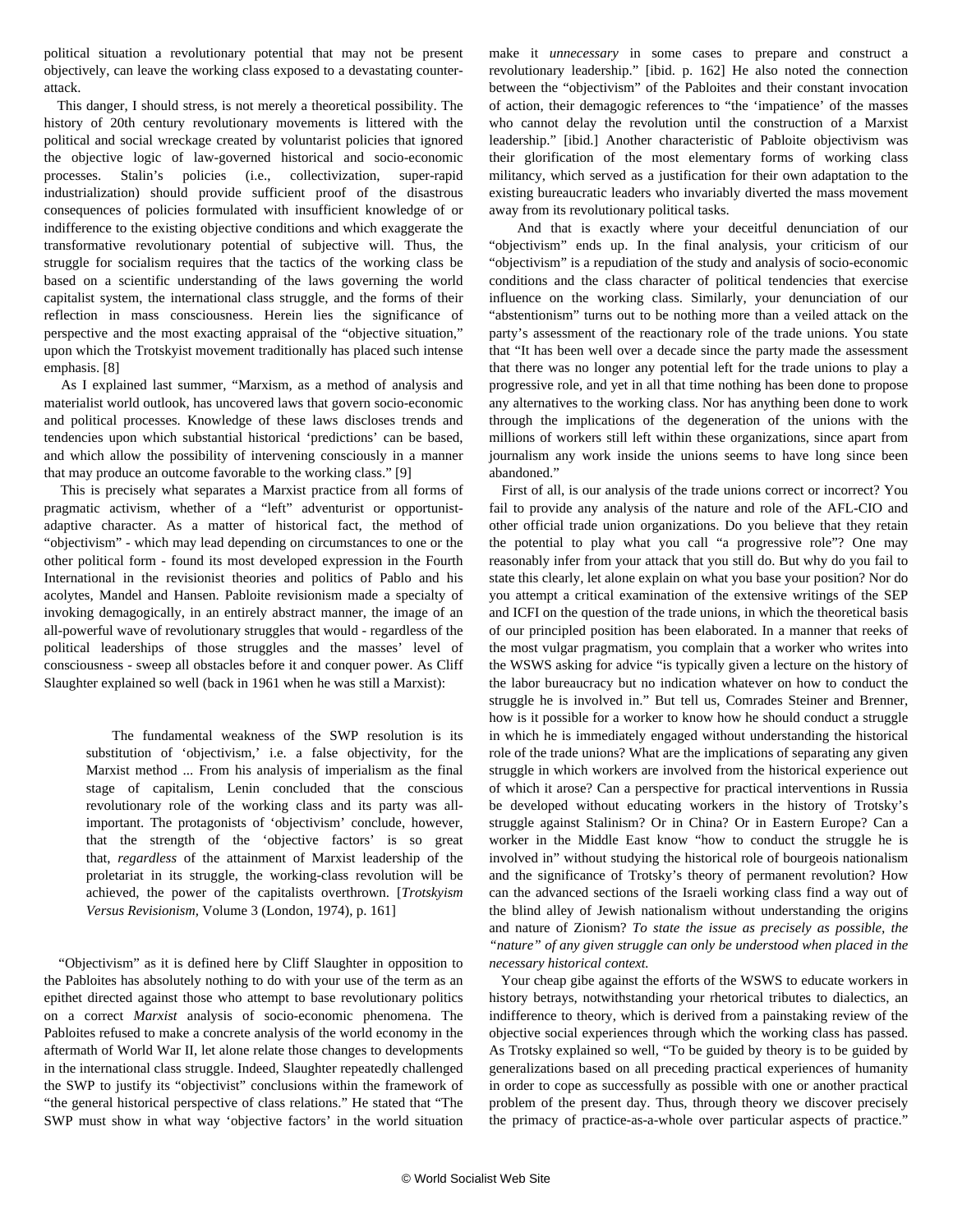<span id="page-5-0"></span>["Philosophical Tendencies of Bureaucratism," in *The Challenge of the Left Opposition 1928-29*, (New York, 1981) p. 396]

 Tell us, Comrades Steiner and Brenner, what political generalizations have you drawn from the tragic experiences of the working class over the last 25 years? From the unending chain of defeats suffered by the American working class as a consequence of the criminal treachery of the bureaucratic organizations? In what way have you incorporated the experiences of the *international* working class into your understanding of the tasks confronting workers in the United States? What lessons have you drawn from the collapse of the Soviet Union and the Stalinist regimes in Eastern Europe, all of which were dissolved by the ruling bureaucracies? Or from the transformation of the "People's Republic" of China into the indispensable world center of low-wage capitalist industrial production? Or from the transformation of the British Labour Party into a vicious rightwing bourgeois party that has severed all connections with the working class? Or from the continued support of the Trades Union Congress for this party? We could continue with many more questions of this sort, but we can reasonably assume that no answer would be forthcoming. You have given no thought to the consequences, for both political perspectives and practice, of the collapse of all the traditional political and trade union organizations of the working class during the past quarter-century.

#### **7. The New York City transit strike**

 While you prefer to conduct your polemical battles in the realm of abstract generalities, on the one occasion when you descend to the world of actual events, the political content of your denunciation of our "objectivism" becomes clear. You are opposed to the struggle waged by the Socialist Equality Party and the WSWS against the trade union bureaucracy. Your lengthy attack on the party's role in the New York City transit strike aims to discredit our effort to arm transit workers with a political perspective. However, before answering your attack in detail, it is worth noting that the transit strike is the only event to which you actually refer in your entire document. Could you not at least have referred to one event that occurred outside the city in which you live? Why not an examination of the party's campaign against the war in Iraq? Or the intervention of the ICFI in the crisis in France? Or the struggle conducted by our comrades in Sri Lanka against the government's efforts to renew the war against the Tamils? None of this interests you. Given the fact that no other events are referred to - not even the war in Iraq - the attention that you lavish on the transit strike is entirely out of balance. At the very least, it expresses a provincial outlook.

 Your portrayal of the SEP's intervention as a mixture of confusion and inaction reeks of factionally-motivated dishonesty. Your review of events lacks all concreteness. You refer to "the three-day strike in December [2005]," but do not even specify the actual dates during which it took place. This is not a minor omission. No one who depended on your account would be able to relate objective developments to the intervention of the SEP. You write that "Though there was a long buildup to this strike and though this was a union where the party had a long history, there were no demands raised until the day before the strike began." Along with the absence of a specific time frame, your critique does not quote a single sentence from anything written by the SEP on the transit strike. No one who read your document would have any way of forming a precise conception of the scale of the party's intervention or the program for which it fought.

 As your attack on the party's intervention in the transit strike is intended to demonstrate the "objectivism" and "abstentionism" of the party, it is necessary to reply in considerable detail. The strike began on Tuesday, December 20, and ended on Thursday, December 22. Your document gives readers the impression that the SEP was taken unawares by developments, and only managed to issue a statement on the very eve of the strike.

Let us now reconstruct the actual response of the party to the transit

struggle.

 On December 10, 2005, ten days before the strike began, the WSWS published a lengthy statement, written by Alan Whyte, which analyzed the central issues raised in the conflict between Transport Workers Union Local 100 and the New York Metropolitan Transportation Authority (MTA). After a careful factual review of the contractual dispute, Whyte wrote:

 It has been 25 years since the last transit strike, when workers shut down the system for 11 days. In that quarter of a century, workers in New York City and across the US have seen their incomes steadily eroding along with the loss of millions of decentpaying jobs, the destruction of social benefits and an assault on basic democratic rights. These attacks have created the conditions for the staggering growth of social inequality as vast wealth has been transferred into the bank accounts of the top 1 percent.

 The unions have proven incapable of combating these attacks. Rather, under the control of an opportunist bureaucracy subservient to the Democratic Party and the profit system, they have collaborated in the imposition of an unending series of concessions.

 There is no question that a transit workers' strike, demonstrating the power of the working class to defy the dictates of Wall Street, would win powerful support in New York City and across the country. A serious struggle to defend living standards and reverse the attacks of the past 25 years, however, means more than militant strike action.

 It above all requires a political struggle to mobilize working people as a whole in opposition to the profit system. This means a break with the Democratic Party and the building of an independent political party of the working class fighting to reorganize society to meet human needs, rather than the accumulation of wealth by a financial elite.

 Only such a party will fight to provide full funding for mass transit by repudiating the bond debts and bringing the immense resources of the finance houses and banks that have profited off these debts under public ownership. (See ["Strikebreaking threats](/share/page/2005/dec2005/twu-d10.shtml) [as contract deadline nears: Transit dispute exposes New York](/share/page/2005/dec2005/twu-d10.shtml) [City's class divide"\)](/share/page/2005/dec2005/twu-d10.shtml)

 This statement was published as a leaflet and circulated among transit workers. Thus, 10 days before the strike actually began (after a postponement by the TWU leadership), the WSWS issued a clear politicalprogrammatic statement. Two days later, on December 12, the WSWS published another article by Whyte reporting the authorization vote for a strike that was originally set for midnight, December 16. The article warned of the duplicity of the union officials, and noted that the presence of the political charlatan Jesse Jackson at the strike-vote rally was a clear sign that the TWU leadership was committed to its politically-bankrupt alliance with the Democratic Party. (See ["New York City transit workers](/share/page/2005/dec2005/twu-d12.shtml) [vote to authorize strike"](/share/page/2005/dec2005/twu-d12.shtml))

 On December 16, the WSWS published an analysis by Bill Van Auken, entitled ["The political issues confronting New York City transit workers."](/share/page/2005/dec2005/tran-d16.shtml) It alerted transit workers to Mayor Bloomberg's preparations for a massive legal assault against the union. It stressed that the union could not conduct a successful strike without fighting to mobilize the broadest sections of the working class. But the statement warned that "There is no indication that the leadership of TWU Local 100 is preparing to mount such a struggle. The union bureaucracy, headed by Local 100 President Roger Toussaint, appeals strictly to the lowest common denominator of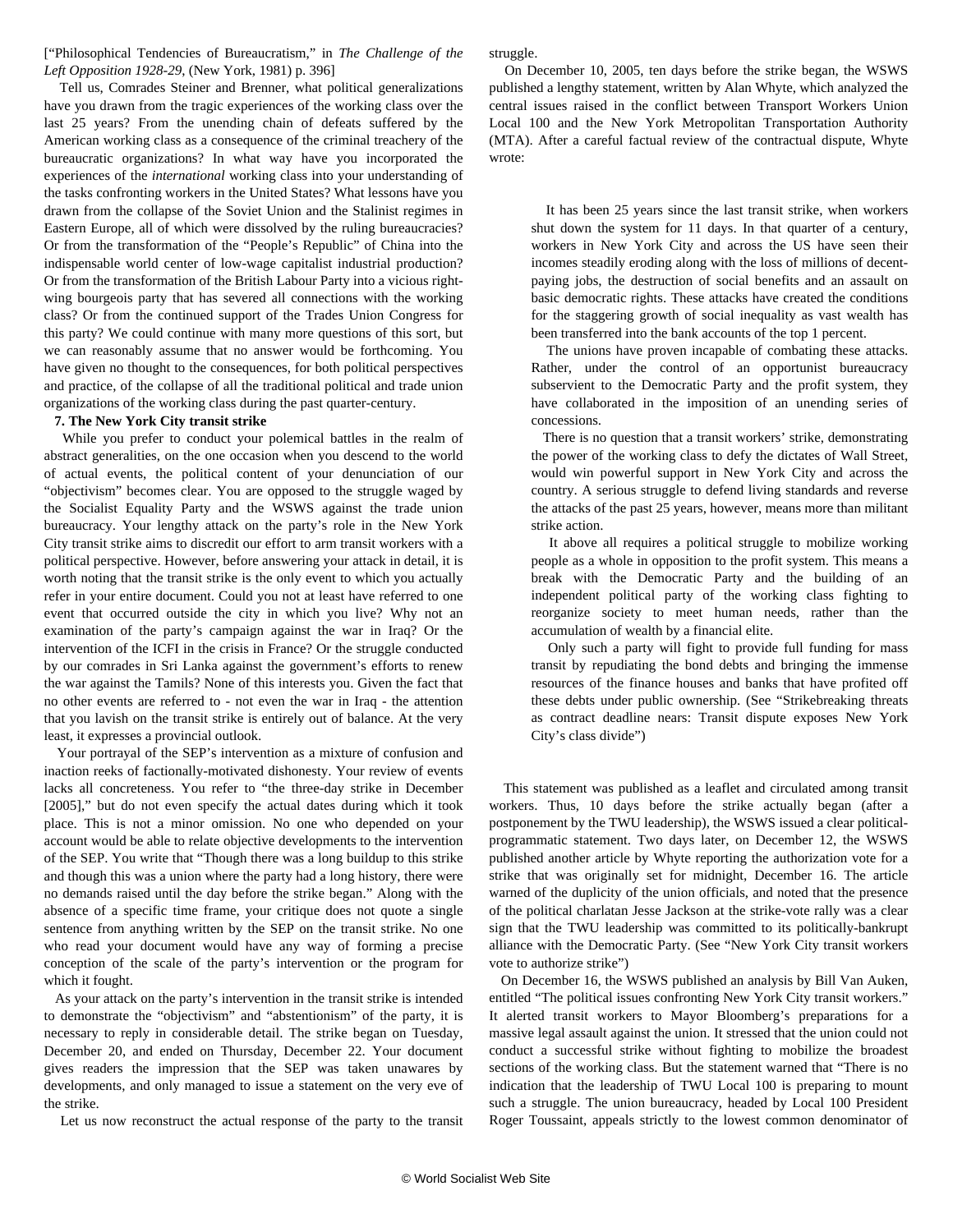<span id="page-6-0"></span>trade union militancy. At the same time, it is promoting Democratic politicians as friends of workers."

 On December 17, Van Auken reported on the TWU's decision to delay a full-scale walkout and call selective strikes. (See ["After rejecting](/share/page/2005/dec2005/twu-d17.shtml) [MTA's 'final offer': New York City transit union calls selective strikes"](/share/page/2005/dec2005/twu-d17.shtml))

 On December 19, a statement entitle[d"New York City transit workers](/share/page/2005/dec2005/tran-d19.shtml) [on brink of class confrontation,"](/share/page/2005/dec2005/tran-d19.shtml) by Peter Daniels, was posted on the WSWS (and printed and circulated as a leaflet). It reviewed the lessons of the major experiences through which the American working class had passed since the betrayal of the New York transit strike in April 1980 and the destruction of PATCO in 1981. The statement stressed the need for a political strategy: "The truth about this struggle must be stated from the outset. Either the transit workers' struggle enlists the active support of other sections of workers in a political counteroffensive against all the attacks on jobs and public services, or it will be isolated and defeated." It also warned that "Any reliance upon Toussaint to conduct this struggle would be a grievous mistake. The Local 100 president combines the occasional demagogic threat with support for the big business Democratic Party and opposition to the independent struggle of the working class." The statement called upon workers to "organize independent strike committees to bring the message of unity and struggle to all sections of working people - to other trade unionists, to the unorganized and unemployed, the immigrants, the students, youth, professionals and small business."

 Your principal criticism of this statement, from which you fail to quote a single sentence, is that the WSWS "gave no indication of how these committees should be set up, how they should function and above all what they should fight for." No, we did not attempt to write a manual on how to form strike committees. To the extent that workers understood the need for an alternative to the TWU Local 100 leadership and its policies, they would be more than capable of working out the details of creating and running rank-and-file strike committees. But we most certainly did explain what such committees should fight for: the statement outlined the political strategy upon which the fate of the strike depended. One can only assume from this criticism that you did not agree with the emphasis placed by the WSWSon the need for transit workers to conduct a political fight which was the only way that support could be rallied among masses of New York workers, for whom the strike created additional daily hardships.

 On December 21, the WSWS posted a new statement (also printed and mass distributed throughout the city): ["The New York transit strike: A](/share/page/2005/dec2005/tran-d21.shtml) [new stage in the class struggle."](/share/page/2005/dec2005/tran-d21.shtml) It examined the implications of the struggle within the context of the social polarization within the United States, and exposed the financial interests underlying the brutal legal assault directed by Mayor Bloomberg against the transit workers. The statement attacked the insidious role played by the TWU International leadership, which had denounced the strike as illegal and called for an immediate return to work. It concluded with a summation of the political issues:

 More starkly than any event in the past twenty years, the present strike by New York City transit workers poses before the entire working class the need to develop a new leadership and a new political strategy to carry forward their struggle, founded on a program that upholds the interests and needs of working people against the profit drive of the financial elite. ...

 If this strike is to be successful, transit workers must be guided by a perspective that rejects the social, economic and political assumptions of the financial oligarchy and its political parties. The unending demands for a reduction in the living standards of workers clearly demonstrate that their interests are incompatible with the requirements of the capitalist profit system.

 In addition to this statement, the WSWS posted on December 21 numerous interviews with striking workers. (See ["New York transit](/share/page/2005/dec2005/nyct-d21.shtml) [workers set up picket lines: 'Today's strike is for all working people'"\)](/share/page/2005/dec2005/nyct-d21.shtml)

 On December 22, the WSWS posted another major statement (also printed and mass distributed) entitled ["New York transit workers confront](/share/page/2005/dec2005/newy-d22.shtml) [escalating attacks."](/share/page/2005/dec2005/newy-d22.shtml) It reviewed the political strategy of Mayor Bloomberg and Governor Pataki, and the reasons for the vicious response to the strike. The statement explained why the ruling elite viewed the strike as a major challenge that had to be defeated. The WSWS contrasted the solidarity within the ruling class to the efforts of the labor bureaucracy to isolate and sabotage the strike. It warned that a major betrayal was being prepared, and repeated its call for workers to "organize their own independent strike committees and turn out to the broadest sections of the working class to mobilize support."

 The WSWS also published more interviews with striking workers. (See ["New York City transit workers defiant: 'Bloomberg and his friends are](/share/page/2005/dec2005/news-d22.shtml) [the thugs, not us'"](/share/page/2005/dec2005/news-d22.shtml))

 On December 23, the WSWS published a statement that offered a "preliminary assessment" of the sudden end of the strike. (See ["The](/share/page/2005/dec2005/trwu-d23.shtml) [sudden end of the New York transit strike: A preliminary assessment"](/share/page/2005/dec2005/trwu-d23.shtml)) It offered a blunt and sober assessment of the outcome of the strike, which was isolated by the union bureaucracy. The WSWS stated that Toussaint "conducted the strike as a pure-and-simple trade union struggle under conditions in which the transit workers were confronting the full power of the state mobilized through the Taylor Law and the courts." Drawing the broader lessons of this experience, the WSWS stressed that the strike had refuted all those who claimed that the working class had disappeared as a social force. In shutting down the entire transit system, the working class had demonstrated its immense social weight and combativity. However, the struggle "also exposed the existing trade unions as hopelessly inadequate instruments of social struggle. To the extent that these organizations are not actively engaged in the suppression of the working class - as in the case of the TWU International and the AFL-CIO as a whole - their lack of an alternative political, social and economic perspective and program leaves them defenseless against the attacks of the state. Dominated by a politically reactionary bureaucracy allied with the Democratic Party, they are inevitably transformed into a means of imposing the demands of the ruling elite on the working class." The WSWS called for "a new socialist movement capable of uniting the working class on the basis of an uncompromising anti-capitalist line."

 On December 24, another major statement (also printed and mass distributed) was published by the WSWS, providing further details on the way the unions sabotaged the Local 100 strike. (See ["New York City](/share/page/2005/dec2005/strik-d24.shtml) [transit strike was quashed by the unions"\)](/share/page/2005/dec2005/strik-d24.shtml)

 Your attack on the intervention of the party in the transit strike is without substance. You take it for granted that your readers will not have access to the written record. However, if we review the response of the WSWS to the struggle of the transit workers, we find that during the two week period between December 10 and December 24, it published six major policy statements and another eight articles that were either extensive news reports, interviews with transit workers, or commentary on various social issues related to the class divide in New York City. Of these 14 items, eight were printed and mass distributed. [10] This is the record that supposedly epitomizes the "abstentionism" of the SEP! The response to the transit strike demonstrated the critical role played by the WSWS in the fight to develop a new political strategy in the struggles of the working class. It should also be noted that during this entire period, the union itself did not publish or distribute a single statement for mass distribution, let alone provide daily analysis of the ongoing struggle. The WSWS was not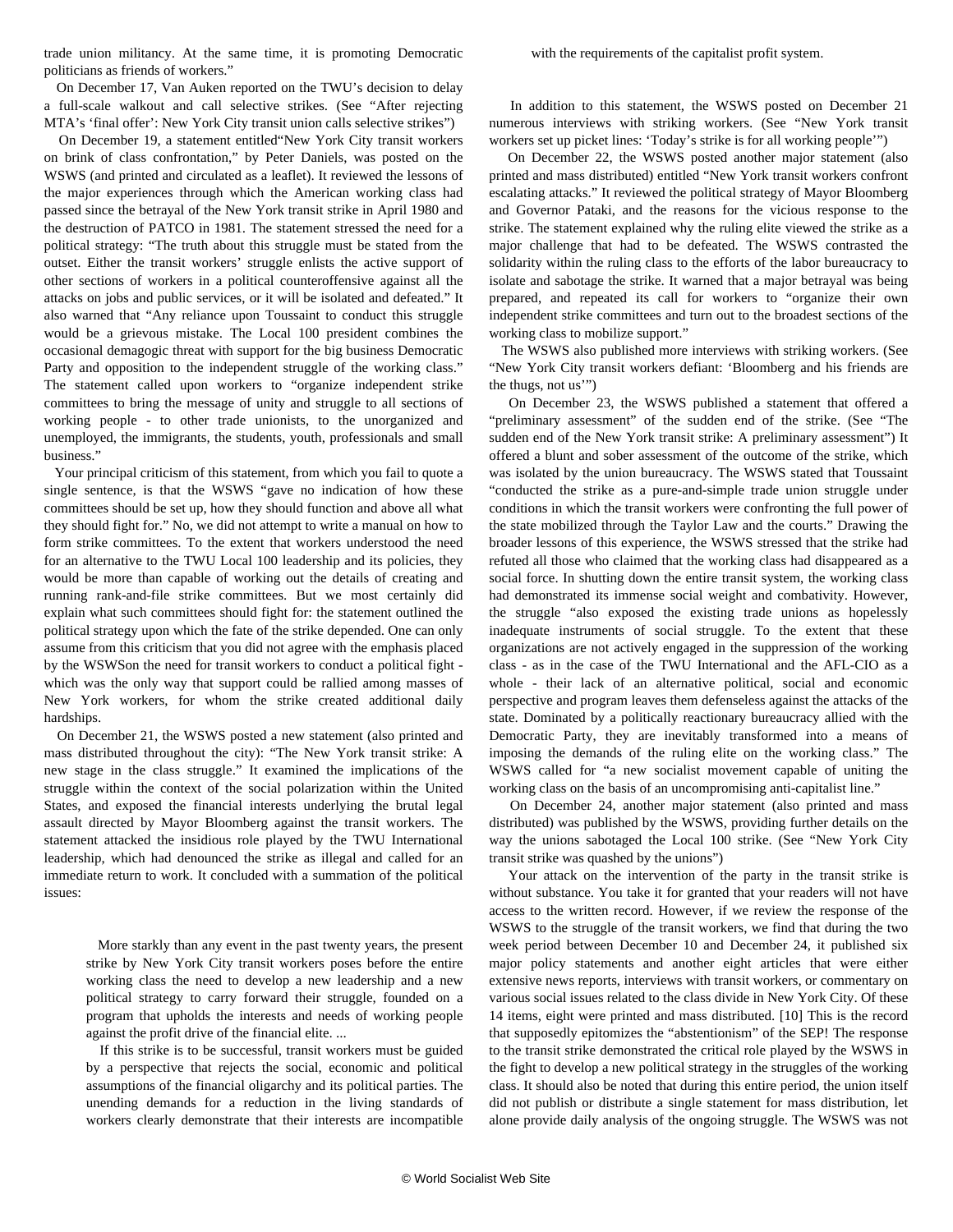<span id="page-7-0"></span>able single-handedly to overcome the sabotage of the bureaucracy. However, it contributed significantly toward raising the class consciousness of the workers, and laying the foundations for future victories.

 I will not be so impolite as to ask for a detailed account of Comrade Steiner's practical contributions to the struggle, but it is rather noticeable that you fail to tell us what your activities consisted of during the strike. What, if anything, did you do? What did you write? Did you draft a statement, perhaps with the title "The Transit Strike and Utopia"? Perhaps difficulties of one sort or another compelled you to forgo direct involvement in the strike. If so, there is no need to offer apologies. However, it is disappointing that you have not taken the opportunity afforded by your critique to explain, at least theoretically, how utopianism would have looked in action. We are entitled to conclude that your utopian schemes are largely intended for discussions within petty-bourgeois radical circles. When it comes to the workers, you have nothing for them except the thin gruel of trade unionism.

*To be continued*

#### **Notes:**

[4] The most recent essay on dialectical philosophy is my own detailed critique of *Marx After Marxism*, by Professor Tom Rockmore. (See ["Hegel, Marx, Engels and the Origins of Marxism"](/share/page/2006/may2006/rock-m02.shtml)) This piece was published in the May 2-3, 2006 editions of the *World Socialist Web Site*, nearly two weeks before you sent us your document. For reasons best known to yourselves, you chose to ignore it. [return]

[5] The ICFI doesn't simply talk about the dialectical method. It seeks to apply it as an instrument of political analysis. For example, in a lecture on the nature of trade unionism given in Australia in 1998, I sought to demonstrate how dialectical logic sheds light on the nature of this complex social form:

It must be kept in mind that when we set out to study trade unionism, we are dealing with a definite social form. By this, we mean not some sort of casual, accidental and amorphous collection of individuals, but rather a historically-evolved connection between people organized in classes and rooted in certain specific relations of production. It is also important to reflect upon the nature of form itself. We all know that a relation exists between form and content, but this relationship is generally conceived as if the form were merely the expression of content. From this standpoint, the social form might be conceptualized as merely an outward, plastic and infinitely malleable expression of the relations upon which it is based. But social forms are more profoundly understood as dynamic elements in the historical process. To say that "content is formed" means that form imparts to the content of which it is the expression definite qualities and characteristics. It is through form that content exists and develops.

 Perhaps it will be possible to clarify the purpose of this detour into the realm of philosophical categories and abstractions by referring to the famous section in the first chapter of the first volume of *Capital*, in which Marx asks: "Whence, then, arises the enigmatical character of the product of labor, so soon as it assumes the form of commodities? Clearly from the form itself." That is, when a product of labor assumes the form of a commodity - a transformation that occurs only at a certain stage of society - it acquires a peculiar, fetishistic quality that it did not previously possess. Once products are exchanged on the market, real social relations between people, of which commodities are themselves the outcome, necessarily assume the appearance of a relation between things. A product of labor is a product of labor; and yet, once it assumes, within the framework of new productive relations, the form of a commodity, it acquires new and extraordinary social properties.

 Similarly, a group of workers is a group of workers. And yet, when that group assumes the form of a trade union, it acquires, through that form, new and quite distinct social properties to which the workers are inevitably subordinated. What, precisely, is meant by this? The trade unions represent the working class in a very distinct socio-economic role: as the seller of a commodity, labor power. Arising on the basis of the productive relations and property forms of capitalism, the essential purpose of the trade union is to secure for this commodity the best price that can be obtained under prevailing market conditions.

 Of course, there is a world of difference between what I have described in theoretical terms as the "essential purpose" of trade unions and their real-life activities. The practical reality - the everyday sell-out of the most immediate interests of the working class - corresponds very little to the theoretically conceived "norm." This divergence does not contradict the theoretical conception, but is itself the outcome of the objective socioeconomic function of the trade union. Standing on the basis of capitalist production relations, the trade unions are, by their very nature, compelled to adopt an essentially hostile attitude toward the class struggle. Directing their efforts toward securing agreements with employers that fix the price of labor power and determine the general conditions in which surplusvalue will be pumped out of the workers, the trade unions are obligated to guarantee that their members supply their labor-power in accordance with the terms of the negotiated contracts. As Gramsci noted, "The union represents legality, and must aim to make its members respect that legality."

 The defense of legality means the suppression of the class struggle, which, in the very nature of things, means that the trade unions ultimately undermine their ability to achieve even the limited aims to which they are officially dedicated. Herein lies the contradiction upon which trade unionism flounders. [*Marxism and the Trade Unions*, accessible on the *World Socialist Web Site* at [http://www.](/share/exhibits/unions/unions.htm)*[wsws](/share/exhibits/unions/unions.htm)*[.org/exhibits/unions/unions.htm](/share/exhibits/unions/unions.htm)] [return]

[6] The agenda of the school was as follows: [Lecture I: The Russian](/share/page/2005/aug2005/le1-all.shtml) [Revolution and the unresolved historical problems of the 20th century](/share/page/2005/aug2005/le1-all.shtml) [\(David North\)](/share/page/2005/aug2005/le1-all.shtml); [Lecture II: Marxism versus revisionism on the eve of the](/share/page/2005/aug2005/le1-all.shtml) [twentieth century \(David North\);](/share/page/2005/aug2005/le1-all.shtml) [Lecture III: The origins of Bolshevism](/share/page/2005/sep2005/le3-all.shtml) [and](/share/page/2005/sep2005/le3-all.shtml) *[What Is To Be Done?](/share/page/2005/sep2005/le3-all.shtml)* [\(David North\)](/share/page/2005/sep2005/le3-all.shtml); [Lecture IV: Marxism, history](/share/page/2005/sep2005/le4-all.shtml) [and the science of perspective \(David North\)](/share/page/2005/sep2005/le4-all.shtml); [Lecture V: World War I:](/share/page/2005/sep2005/le5-all.shtml) [The breakdown of capitalism \(Nick Beams\)](/share/page/2005/sep2005/le5-all.shtml); [Lecture VI: Socialism in one](/share/page/2005/sep2005/le6-all.shtml) [country or permanent revolution \(Bill Van Auken\);](/share/page/2005/sep2005/le6-all.shtml) [Lecture VII: Marxism,](/share/page/2005/sep2005/le7-all.shtml) [art and the Soviet debate over "proletarian culture" \(David Walsh\)](/share/page/2005/sep2005/le7-all.shtml); [Lecture VIII: The 1920s: the road to depression and fascism \(Nick Beams\)](/share/page/2005/oct2005/le8-all.shtml) ; [Lecture IX: The rise of fascism in Germany and the collapse of the](/share/page/2005/oct2005/le9-all.shtml) [Communist International \(Peter Schwarz\).](/share/page/2005/oct2005/le9-all.shtml) [return]

[7] The immense importance that Lenin attributed to the cognition of objective social reality is clearly expressed in his *Materialism and Empirio-Criticism*:

 The fact that you live and conduct your business, beget children, produce products and exchange them, gives rise to an objectively necessary chain of development, which is independent of your *social* consciousness, and is never grasped by the latter completely. The highest task of humanity is to comprehend this objective logic of economic evolution (the evolution of social life) in its general and fundamental features, so that it may be possible to adapt *to it* one's social consciousness and the consciousness of the advanced classes of all capitalist countries in as definite, clear and critical fashion as possible. [*Collected Works*, Volume 14 (Moscow, 1977), p. 325, emphasis in the original.] [return]

[8] One especially unpleasant expression of your indifference to political analysis is the manner in which you are willing to excuse even the grossest blunders of your utopian heroes. When comrade Steve Long pointed out to you, Comrade Steiner, that Jacoby (the author of your beloved *The End of Utopia*) is writing as a proponent of a liberal revival, you merely shrugged your shoulders and replied: "Does that mean that we as Marxists are therefore entitled to ignore everything he writes beyond